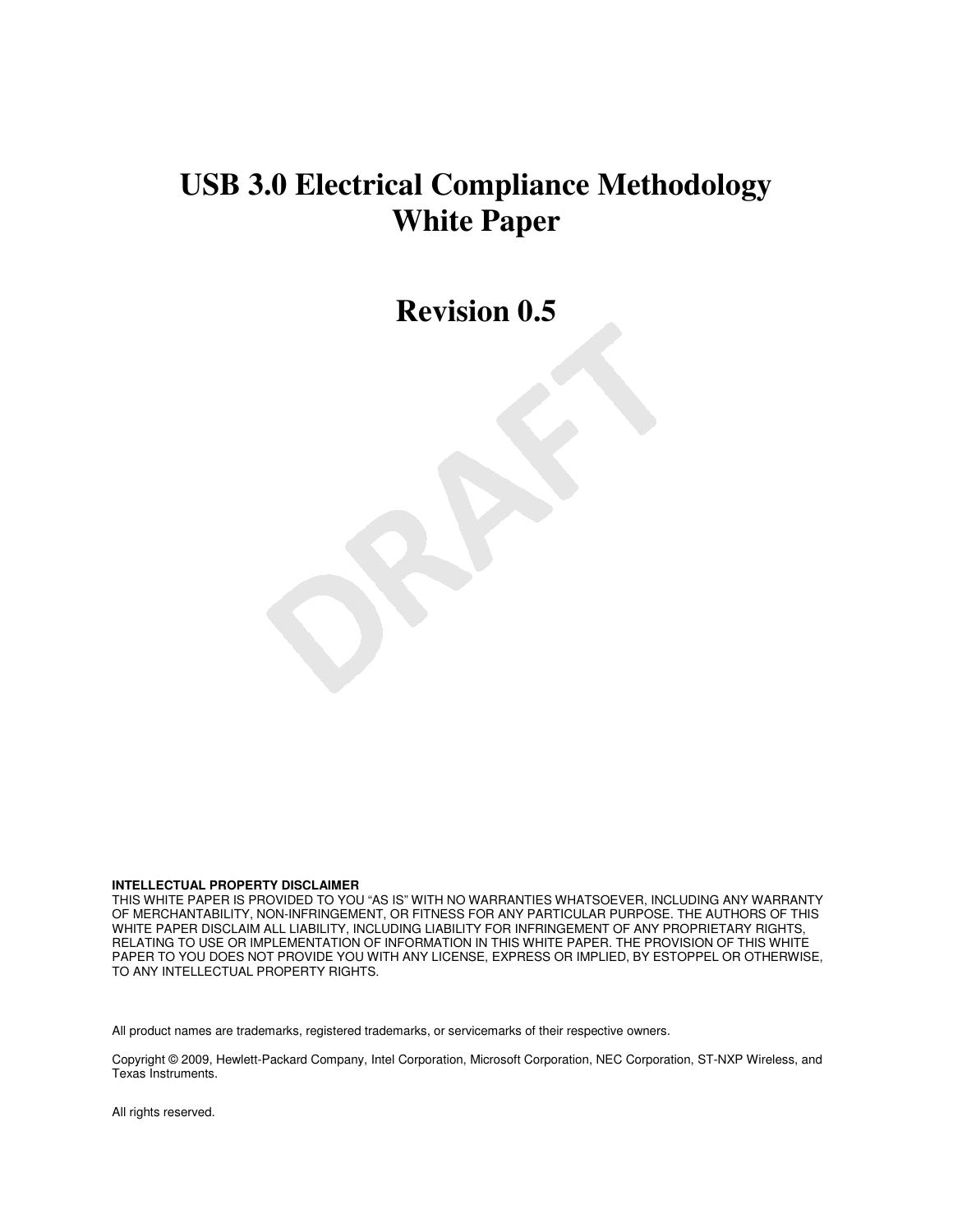# **Contents**

| 1.5 <sub>1</sub> |                                                 |  |
|------------------|-------------------------------------------------|--|
| 1.1              |                                                 |  |
| 1.2              | ${\bf Methodology \; Overview.}.\label{prop:1}$ |  |
| 1.3              |                                                 |  |
| 2.               |                                                 |  |
| 3.               |                                                 |  |
| 4.               |                                                 |  |
| 4.1              |                                                 |  |
| 4.2              |                                                 |  |
| 4.3              |                                                 |  |
|                  |                                                 |  |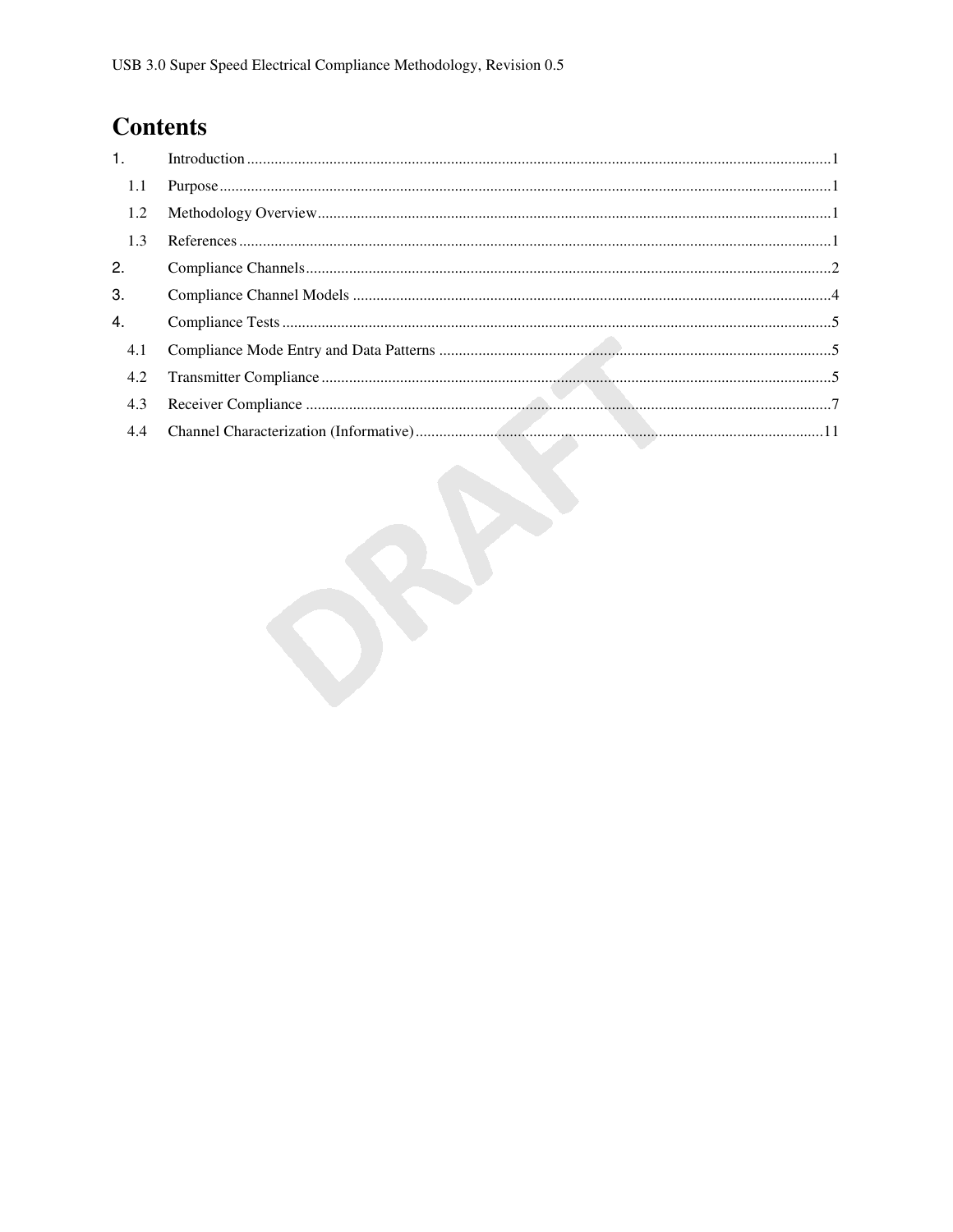# **1. Introduction**

### *1.1 Purpose*

The physical layer section (chapter 6) of the USB 3.0 specification defines informative and normative specifications for SuperSpeed transceivers. This document describes the compliance test fixtures, data patterns, and measurement and analysis methodologies for the USB 3.0 SuperSpeed interface. The transmitter and receiver will be tested for compliance to the normative specification parameters with the reference channels defined in this document. Figure 1 shows representations of the SuperSpeed USB channel, including the transmitters and receivers.



**Figure 1. USB channel schematics – with and without cable.** 

### *1.2 Methodology Overview*

The ideal compliance test for transmitters  $(Tx)$  and receivers  $(Rx)$  is to test them in a full system with a spec limit  $Tx$ or Rx in a package on the other side. The methodology presented here attempts to get as close to this as possible while balancing complexity and cost. This document describes the compliance reference host, cable and device design characteristics, the compliance testing setup, the usage of compliance patterns to test compliance to specific metrics, and considerations for compliance data capture, extraction and analysis.

## *1.3 References*

*Universal Serial Bus 3.0 Specification, revision 1.0.* 

*Universal Serial Bus 3.0 SuperSpeed Electrical Compliance Test Specification, revision 0.5.*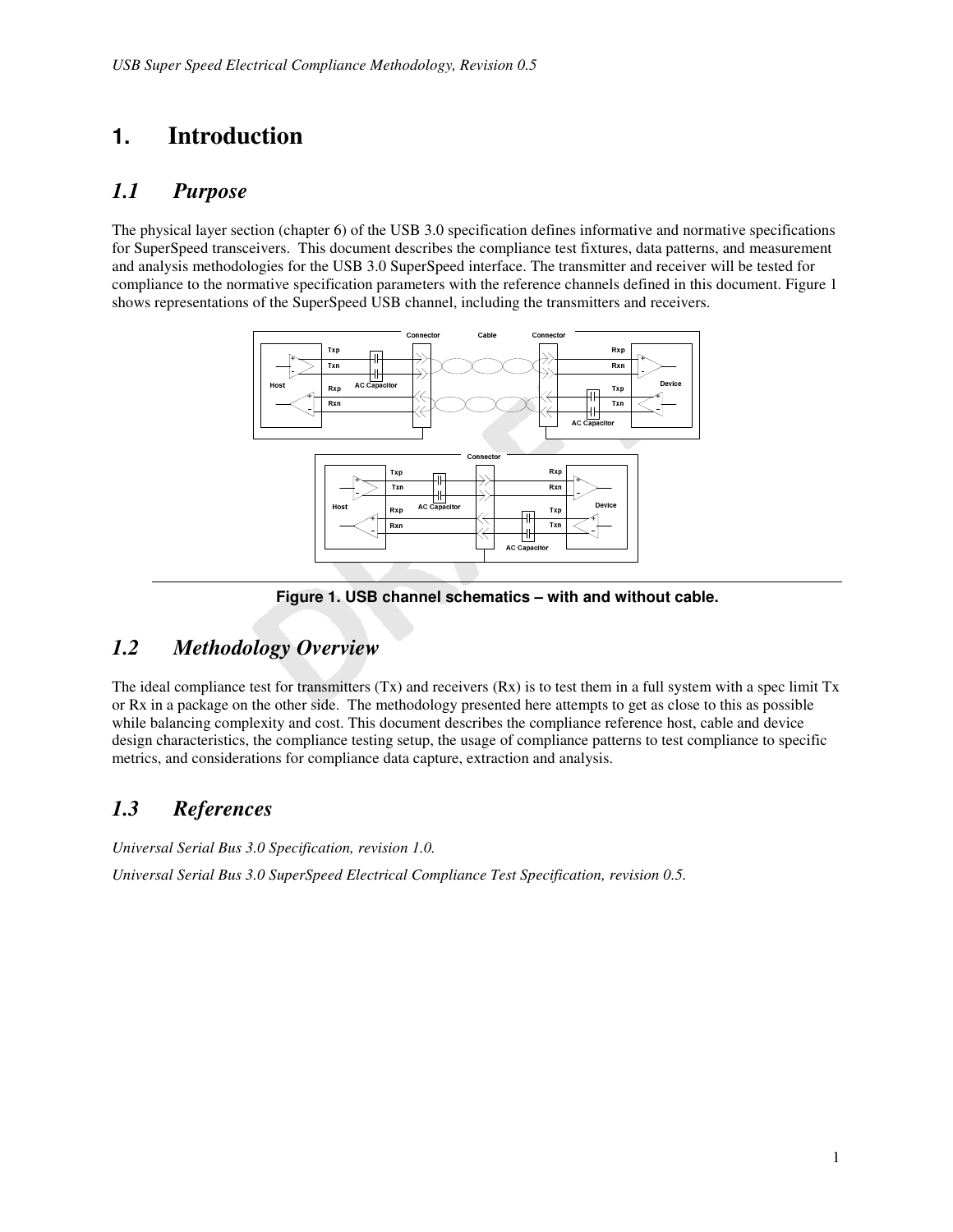# **2. Compliance Channels**

In order to cover the wide range of expected applications, two compliance channels are defined for electric compliance testing. One of the reference channels is intended to represent a long channel, such as a back panel port in a desktop client, in which the performance is largely determined by channel loss. The other reference channel is intended to represent a shorter channel, such as a front panel port, in which reflections play a larger role in determining the performance. The physical characteristics for both types of channels are shown in Figure 2 and Figure 3, and the electrical characteristics of the printed circuit boards and cables are summarized in Figure 4.





The compliance channel configurations are defined with the intent of getting the best possible correlation between compliance measurement and the actual performance at the silicon. Figure 3 depicts the planned compliance channel designs for hosts, devices and cables. The host and cable compliance channels are used in testing of devices. The device and cable compliance channels are used for testing of host designs.

As the figure shows, the host reference board contains channels that represent both front (short, reflective) and back panel (long, lossy) applications. For compliance, a device must pass testing with both configurations. The device reference board contains both the standard B connector and the micro B connector. For compliance, a host must pass testing with both configurations.

An additional feature of the compliance boards is that they contain routing to represent both the PCB and the package. The traces that represent the package are compensated to reflect the lower impedance that package routing typically contains.

Though not shown explicitly in the figures, the reference board contains lanes for testing both transmitter and receiver. The reference boards also contain AC coupling caps on the transmitter lanes.

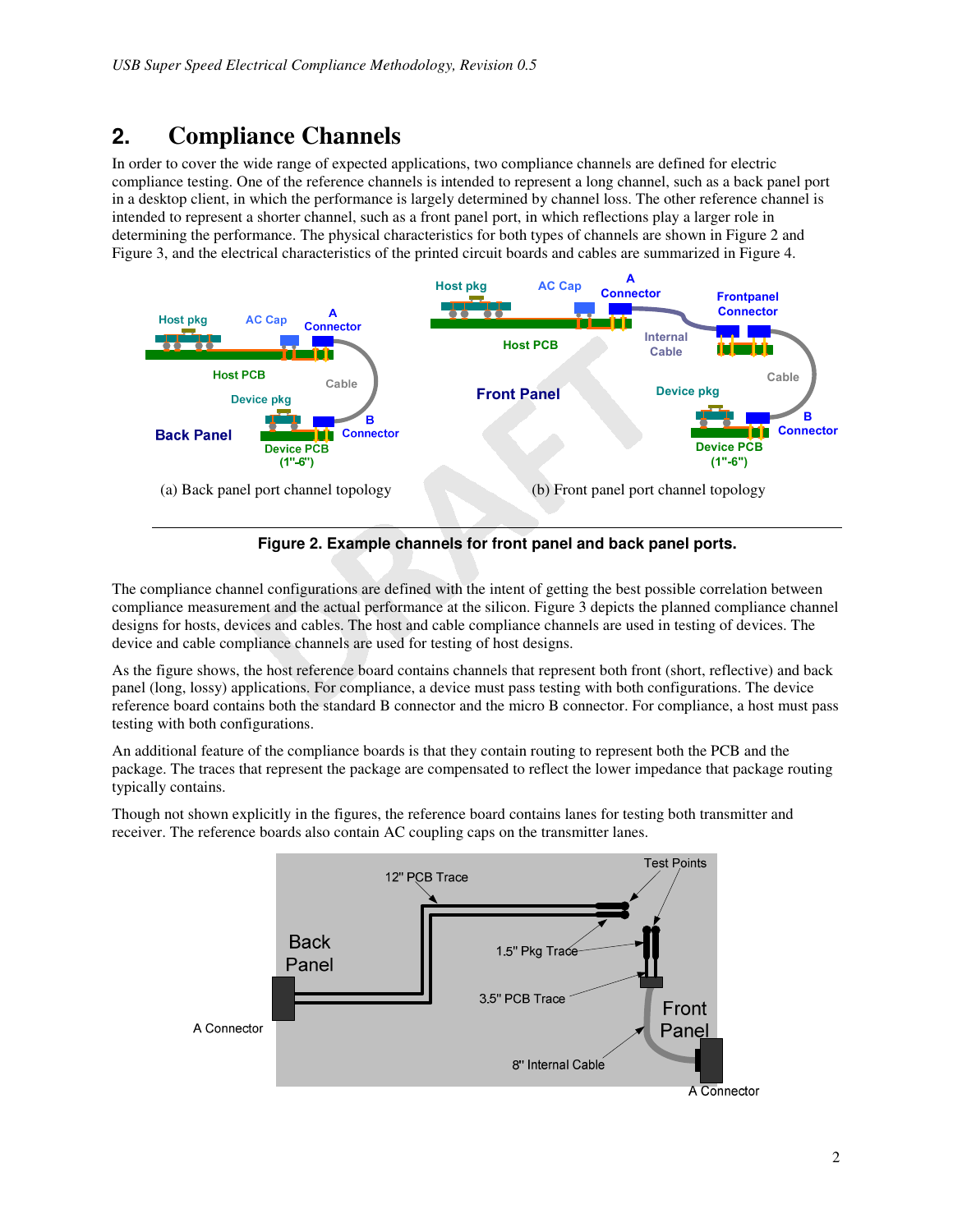







(c) Device Reference channel

**Figure 4. Topology details for host and device reference channels.**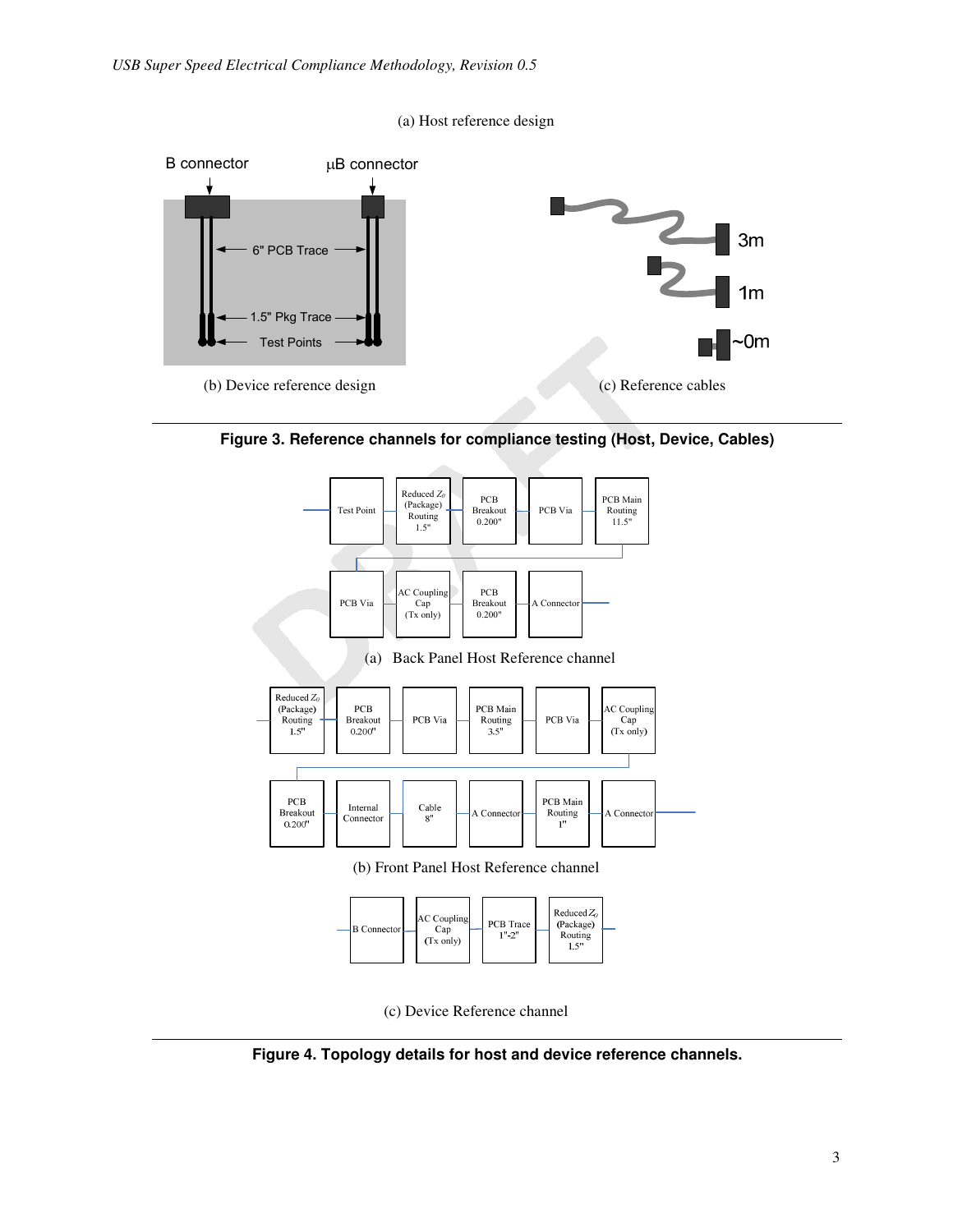# **3. Compliance Channel Models**

Models of compliance channels, in Touchstone® format, are available for use in design and characterization of SuperSpeed devices. They can be found at the USB website (www.usb.org).

Due to the lossy nature of the channel, the data eye at the receiver input may be closed. USB 3.0 allows the use of receiver equalization to meet system timing and voltage margins, in the form of a continuous time linear equalizer (CTLE). The Rx equalizer may be required to adapt to different channel losses using the Rx EQ training period. The exact Rx equalizer and training method is implementation specific.

Compliance testing for the transmitter eye requires the use of a reference CTLE, which is described by equation (1) below. Table 1 describes the parameters of the reference equalizer and Figure 5 plots the transfer function.

$$
H(s) = \frac{A_{dc}\omega_{p1}\omega_{p2}}{\omega_z} \cdot \frac{s + \omega_z}{(s + \omega_{p1})(s + \omega_{p2})}
$$
(1)

where  $H(s)$  is the reference CTLE transfer function

#### **Table 1. Reference CTLE design parameters**

| Parameter                         | Value                    | Description          |
|-----------------------------------|--------------------------|----------------------|
| $A_{dc}$                          | 0.667                    | DC gain              |
| $\omega_{\tau}$                   | $2\pi(650 \text{ MHz})$  | Zero frequency       |
| $\omega_{\scriptscriptstyle D}$   | $2\pi(1.95 \text{ GHz})$ | $1st$ pole frequency |
| $\omega_{\scriptscriptstyle{p2}}$ | $2\pi(5 \text{ GHz})$    | $2nd$ pole frequency |



**Figure 5. Tx Compliance Rx EQ Transfer Function.**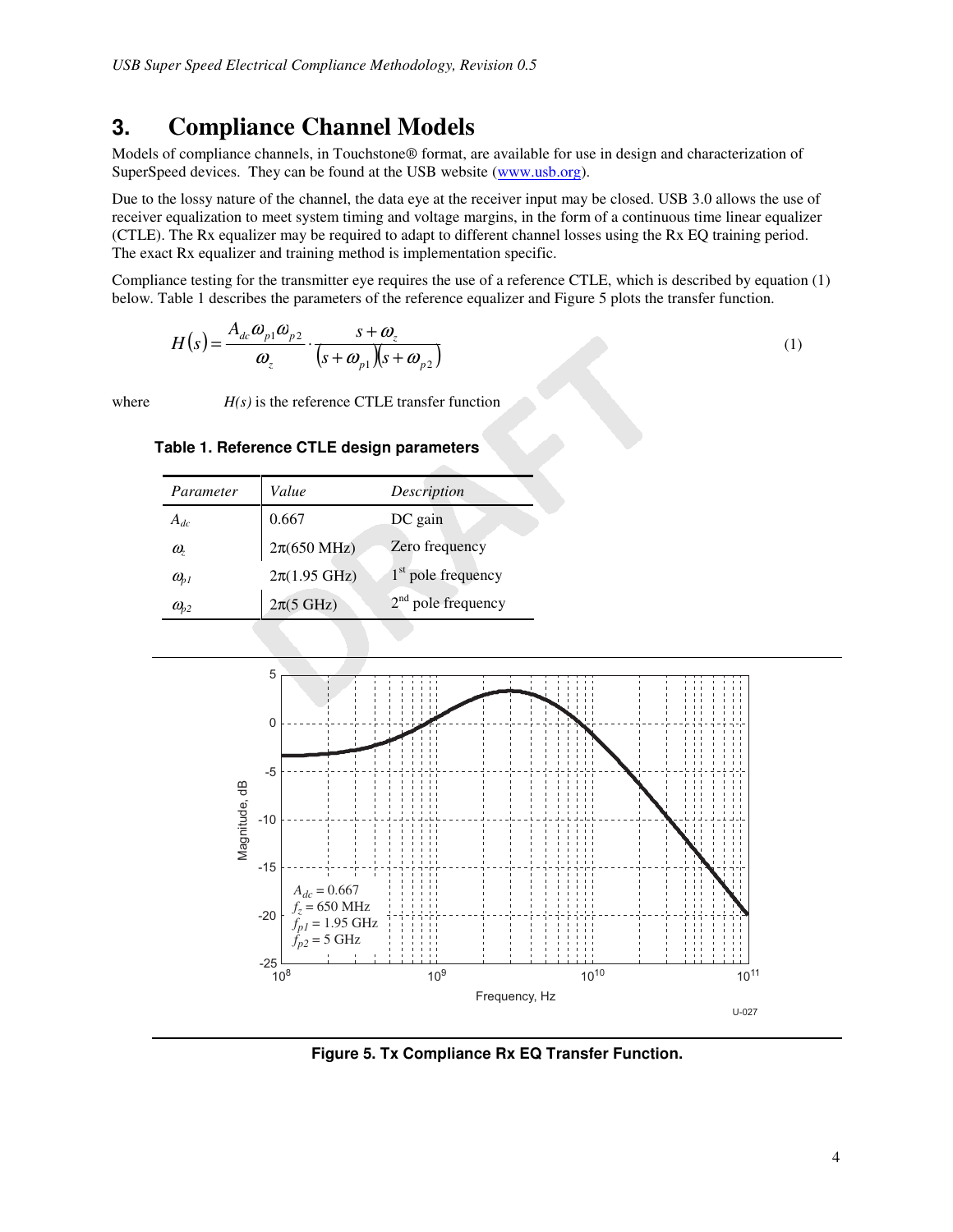# **4. Compliance Tests**

# *4.1 Compliance Mode Entry and Data Patterns*

Entry to the Polling.Compliance substate is described in Chapter 7 of the USB 3.0 specification. It initiates the transmission of the first compliance pattern (CP0), which is a pseudo–random data pattern generated by the scrambled D10.0 compliance sequence. Note: No SKPs are sent during the compliance pattern transmission.

The compliance pattern is transmitted continuously or until a Ping.LFPS is detected at the receiver. (Refer to Section 6.9 of the USB 3.0 specification.) Detection of a Ping.LFPS signal causes the transmitting device to advance to the next compliance pattern. Upon detection of a Warm Reset, the compliance pattern transmission is terminated. The compliance pattern sequences are described in Table 2.

The use of the compliance pattern sequences is described in sections 4.2 and 4.3.

| <b>Pattern</b>  | <b>Value</b>               | <b>Description</b>                                                                                                                                                |
|-----------------|----------------------------|-------------------------------------------------------------------------------------------------------------------------------------------------------------------|
| CP <sub>0</sub> | D <sub>0.0</sub> scrambled | A pseudo-random data pattern that is exactly the same as logical<br>idle (refer to Chapter 7 of the USB 3.0 specification) but does not<br>include SKP sequences. |
| CP <sub>1</sub> | D <sub>10.2</sub>          | Nyquist frequency                                                                                                                                                 |
| CP2             | D <sub>24.3</sub>          | Nyquist/2                                                                                                                                                         |
| CP <sub>3</sub> | K <sub>28.5</sub>          | <b>COM</b> pattern                                                                                                                                                |
| CP4             | <b>LFPS</b>                | The low frequency periodic signaling pattern                                                                                                                      |
| CP <sub>5</sub> | K <sub>28.7</sub>          | With de-emphasis                                                                                                                                                  |
| CP <sub>6</sub> | K <sub>28.7</sub>          | Without de-emphasis                                                                                                                                               |
| CP7             | 50-250 1's and $0$ 's      | With de-emphasis. Repeating 50-250 1's and then 50-250 0's.                                                                                                       |
| CP <sub>8</sub> | 50-250 1's and 0's         | Without de-emphasis. Repeating 50-250 1's and then 50-250 0's.                                                                                                    |

#### **Table 2. Compliance pattern sequences**

Note: Unless otherwise noted, scrambling is disabled for compliance patterns.

## *4.2 Transmitter Compliance*

The compliance testing setup for transmitters is shown in Figure 6. All measurements are made at the test point (TP1), and the transmitter specifications are applied after processing the measured data with the compliance reference equalizer transfer function described in Section 3.



**Figure 6. Tx compliance testing setup**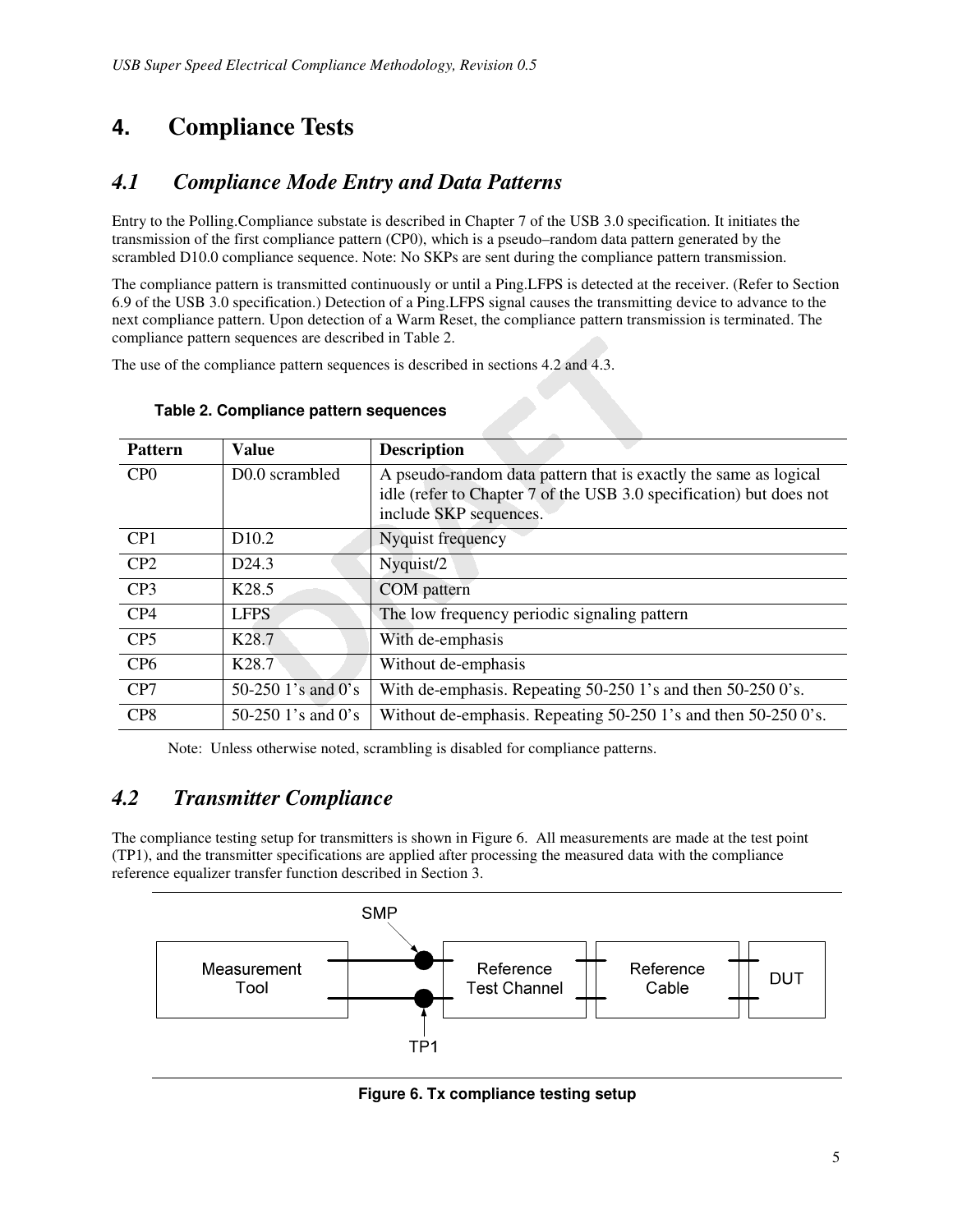The compliance tests for individual transmitter specifications are summarized in Table 3. Additional descriptions of the tests follow.

Compliance pattern CP8 creates a quasi-step function by sending 50 to 250 successive logical 1's followed by an equal number of logical zeros. This pattern continues until detection of Ping.LFPS or Warm Resest, as described above. Effectively, CP gives a periodic signal with a 10 MHz to 50 MHz frequency. The frequency is low enough to allow DC specifications to be measured, in particular the differential swing and differential impedance.

Compliance pattern CP7 is identical to CP8, except that it includes de-emphasis for measurement of compliance to the transmit de-emphasis specification.

Compliance to the maximum jitter and minimum eye height specs is measured using the CP0 pattern. It is a pseudorandom pattern that is created by the scrambling of the logical idle pattern (D0.0). The pattern repeats every 65,536 symbols, or every 655,360 encoded bits. The measured data must be post-processed through the reference CTLE in order to provide an open data eye. The minimum eye height may be found from an eye diagram capture on the scope.

The data lane under test is sampled, and a post processing analysis software package (SigTest) is then used to analyze the data. Sigtest performs the RJ/DJ extraction and extrapolation, and includes the reference CTLE function. SigTest supports all common RT scope data formats.

Since DJ/RJ separation can be difficult, compliance pattern CP1 is provided in order to assist with the separation. CP1 is simply a sequence of alternating zeros and ones toggling at the maximum switching rate of the link. This eliminates one source of deterministic jitter, channel DJ caused by intersymbol interference. Channel-induced jitter with scrambled data tends to appear to be Gaussian in nature, so removal of this source may make it easier to extract the random jitter.

The extracted jitter must be properly analyzed against the specifications. In particular, the random jitter must be estimated the target the target bit error ratio (BER) of  $10^{-12}$ . Since we are transmitting only  $10^6$  data bits, the compliance measurement does not directly capture all of the random jitter that exists in the system. Accounting for the RJ at the target BER requires that the root-mean-square (RMS) random jitter be multiplied by 14.069.

| <b>Parameter</b>          | <b>Symbol</b>                | Specification          | Data Pattern     | <b>Notes</b> |
|---------------------------|------------------------------|------------------------|------------------|--------------|
| Differential Swing        | $V_{TX-DIFF-PP}$             | $0.8V - 1.2V$          | CP <sub>8</sub>  | 4, 5         |
| De-emphasis               | $\rm V_{TX-DE\text{-}RATIO}$ | $3.0dB - 4.0dB$        | CP7              | 4, 5         |
| DC differential impedance | $R_{TX-DIFF-DC}$             | $72\Omega - 120\Omega$ | CP <sub>8</sub>  | 4, 5         |
| Deterministic Jitter      | Dj                           | $0.465$ UI $(max)$     | CP <sub>0</sub>  | 1, 2, 4      |
| Random Jitter             | Rj                           | $0.30$ UI $(max)$      | CP0, CP1         | 1, 2, 4      |
| <b>Total Jitter</b>       | Tj                           | $0.66$ UI $(max)$      | CP <sub>0</sub>  | 1, 2, 4      |
| Eye Height                |                              | $100mV$ (min)          | C <sub>P</sub> O | 1, 2, 3, 4   |

#### **Table 3. Summary of transmitter compliance tests**

Notes:

- 1. Measured over  $10^6$  consecutive UI and extrapolated to  $10^{-12}$  BER. The Rj specification is calculated as 14.069 times the RMS random jitter for  $10^{-12}$  BER.
- 2. Measured after receiver equalization function.
- 3. The eye height is to be measured at the maximum opening (at the center of the eye width  $\pm$  0.05 UI).
- 4. All specified values in this table were extracted from tables 6-10 and 6-12 of the USB 3.0 Specification. In case of conflict, the values in the USB 3.0 Specification supersede those contained herein.
- 5. Optional measurement for characterization and troubleshooting purposes.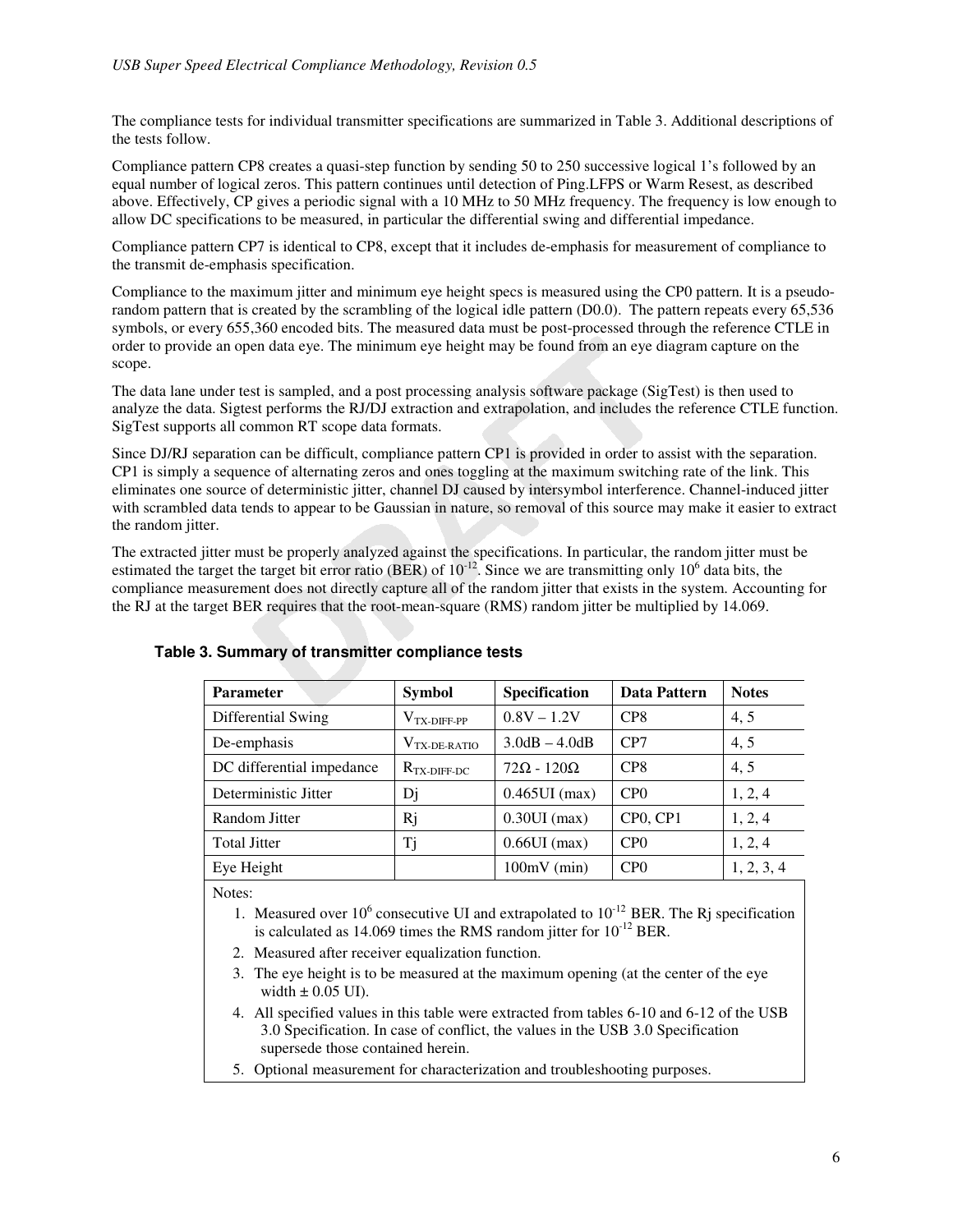### *4.3 Receiver Compliance*

The receiver jitter tolerance test is performed using the compliance reference channel shown in Figure 10. A pattern generator sends a compliance test pattern with added jitter through the compliance reference channels to the receiver. When running the compliance tests, the receiver should be put into loopback mode. The receiver loops back the data and any difference in the pattern sent from the pattern generator and returned is counted as an error.

A second method exists in which the receiver can be put into BERT mode, in which it counts errors and transmits them back to the transmitting agent. The purpose of the receiver loopback BERT feature is to provide a more accurate estimate of the measured BER by avoiding any errors that can occur on the loopback data path.

When performing the jitter tolerance measurement, the reference clocks for both the transmitting equipment and the device under test must be put into spread spectrum mode. The jitter tolerance test includes sources of both random jitter and deterministic jitter (in the form of sinusoidal jitter). The characteristics of the RJ and DJ sources are summarized in Table 6, and are specified at the test point, TP1 in Figure 10.

In addition to the above characteristics, note that the output from the transmitter is equalized with a minimum swing of 0.75V.

The recommended data sequence is the scrambled logical idle (D0.0). If using the loopback BERT, then scrambled D0.0 must be used. The reference channel will add deterministic jitter to the signal seen by the receiver.

Testing to the  $10^{-12}$  BER delineated in the USB 3.0 specification requires transmission of 2.996x10<sup>12</sup> bits without error for a 95% statistical confidence level. This corresponds to a duration of approximately 10 minutes per test point, and 50 minutes total for the five frequencies defined in the specification.

In order to reduce test times to more manageable levels, SuperSpeed USB plans to employ an accelerated BER testing approach. In this approach, we add a sufficient amount of DJ at the transmitter to increase the budgeted BER from  $10^{-12}$  to  $10^{-10}$ . Figure 7 compares the jitter PDFs for the two BERs obtained using the dual Dirac model that upon which the SuperSpeed jitter budget it based. Figure 8 shows the resulting BER bathtub curves demonstrating that by increasing the injected DJ at the transmitter from 41 ps to 46.43 ps we increase the BER that we obtain from the budgeted jitter values moves the resulting BER from  $10^{-12}$  to  $10^{-10}$ . In addition to the DJ, we also inject RJ with a an RMS value 2.42 ps (34.05 ps at BER =  $10^{-12}$  and 30.79 ps at BER =  $10^{-10}$ ). The original and revised jitter budgets for BER equal to  $10^{-12}$  and  $10^{-10}$  are summarized in Table 4.

The planned receiver jitter tolerance testing approach also affects the jitter tolerance requirements at low frequencies, as shown in Figure 9 and Table 5. The complete set of jitter tolerance test conditions are described in Table 6.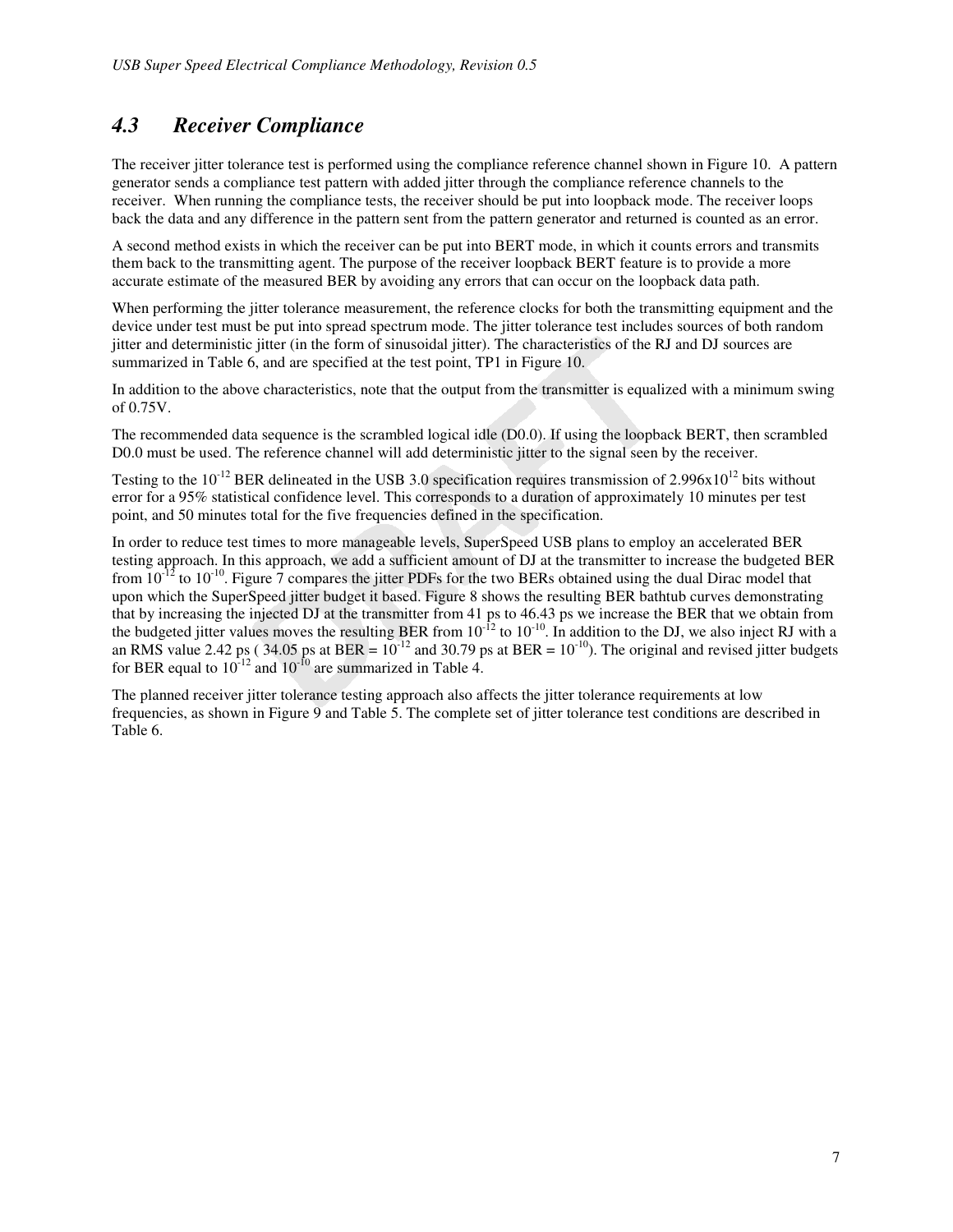

**Figure 7. Dual-Dirac jitter PDFs for BER = 10-12 and 10-10**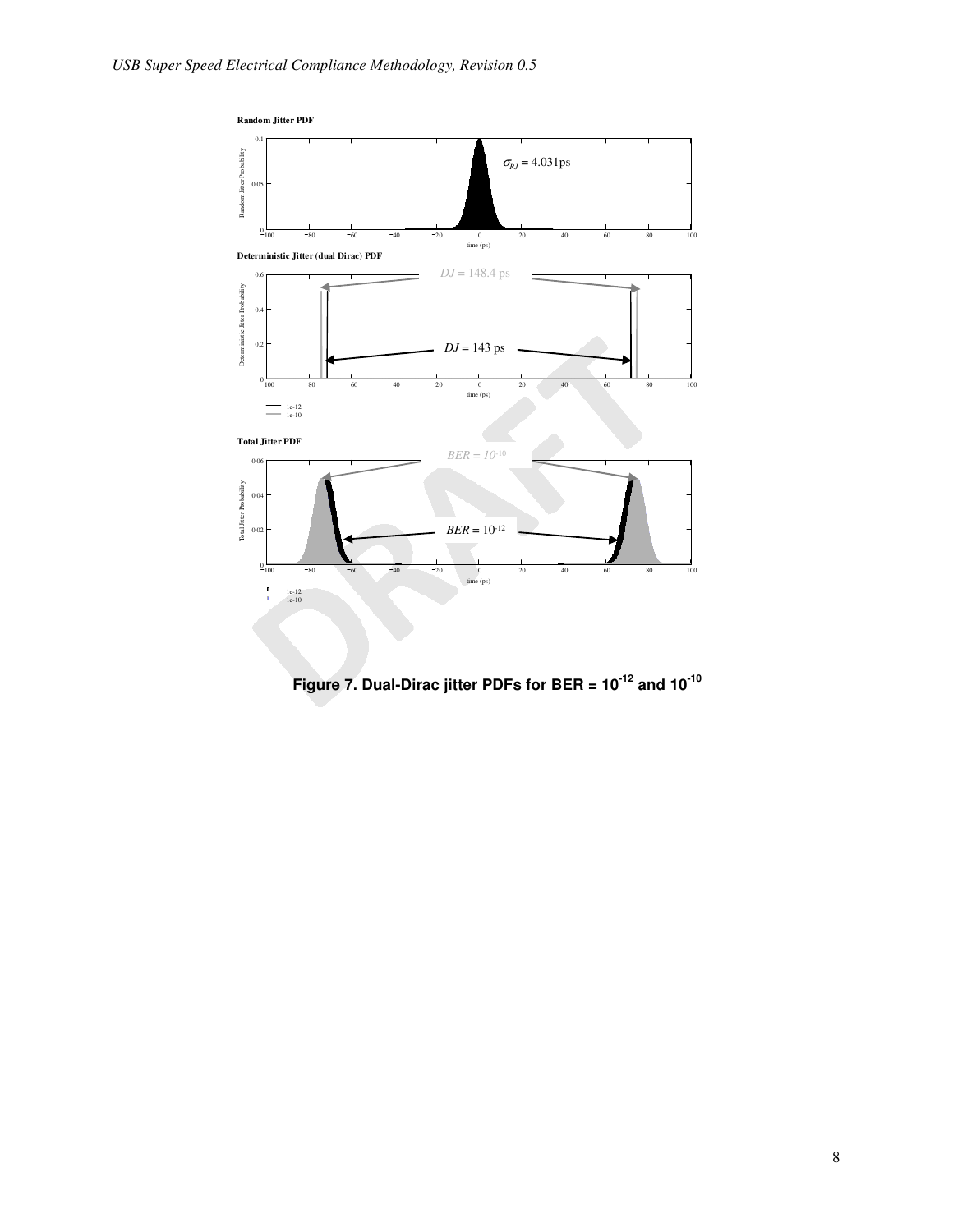

**USB 3.0 BER Bathtub Plot** 

**Figure 8. Jitter bathtub curves for BER = 10-12 and 10-10**

|                          |                     | <b>BER</b>            |                       |  |
|--------------------------|---------------------|-----------------------|-----------------------|--|
|                          |                     | $10^{12}$             | $10^{-10}$            |  |
| <b>Transmitter</b>       | $DJ$ (ps)           | 41.00                 | 46.43                 |  |
|                          | $\sigma_{RJ}$ (ps)  | 2.42                  |                       |  |
| <b>Channel</b>           | $DJ$ (ps)           | 45.00                 |                       |  |
|                          | $\sigma_{RJ}$ (ps)  | 2.13                  |                       |  |
| Receiver                 | $DJ$ (ps)           | 57.00                 |                       |  |
|                          | $\sigma_{R,I}$ (ps) | 2.42                  |                       |  |
|                          | $DJ$ (ps)           | 143.00                | 148.43                |  |
| <b>System</b>            | $\sigma_{RI}$ (ps)  | 4.031                 |                       |  |
|                          | $TJ$ (ps)           | 199.713               | 199.713               |  |
| # Transmitted bits       |                     | $2.996 \cdot 10^{12}$ | $2.996 \cdot 10^{10}$ |  |
| <b>Test Duration (s)</b> |                     | 599.2                 | 5.99                  |  |

**Table 4. Comparison of jitter specs for BER = 10-12 and 10-10**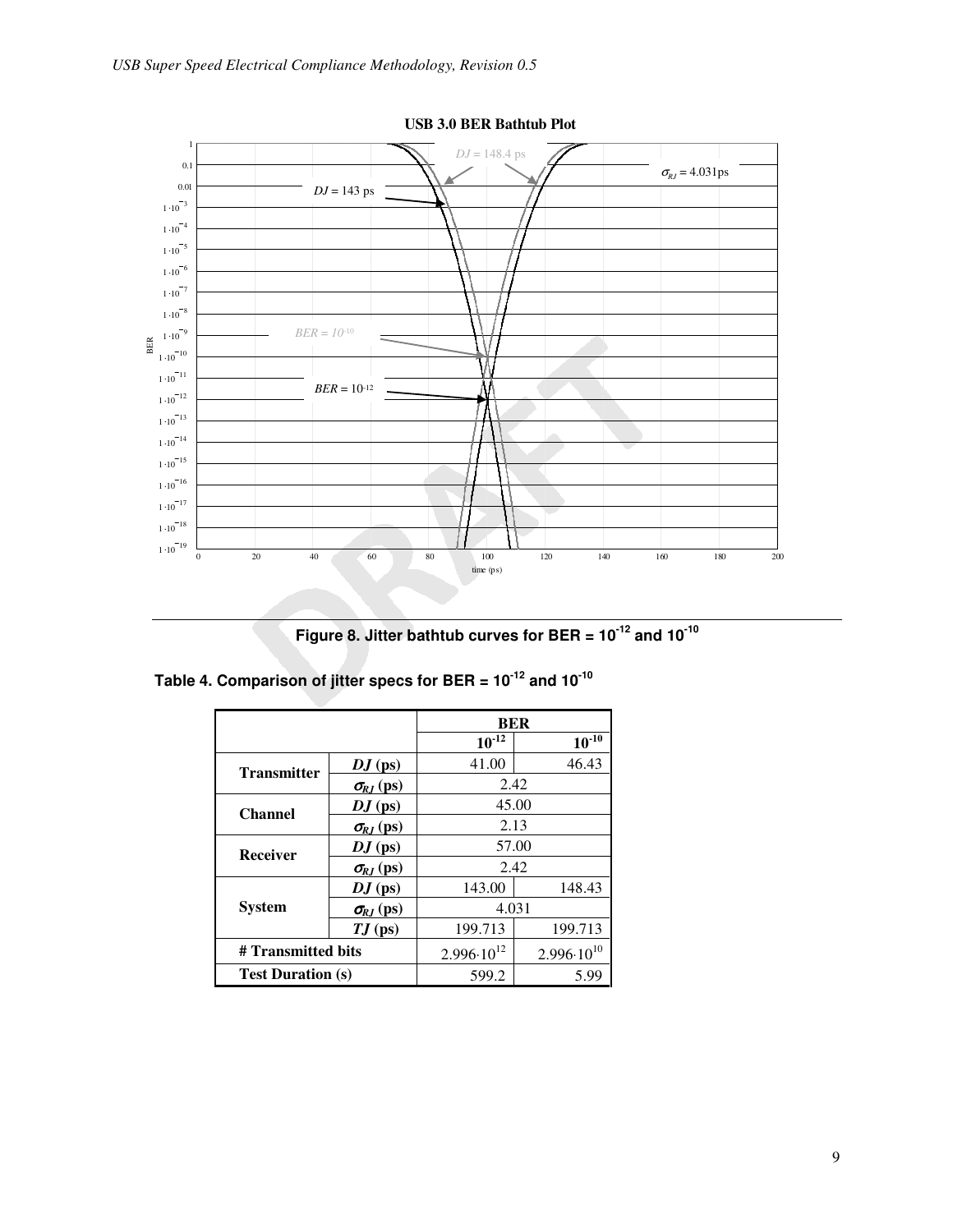

**Figure 9. Receiver jitter tolerance curves for BER = 10-12 and 10-10**

| Table 5. Jitter tolerance curves for BER = $10^{-12}$ and $10^{-10}$ |  |  |
|----------------------------------------------------------------------|--|--|
|----------------------------------------------------------------------|--|--|

| <b>Frequency</b> | Jitter (UI)      |                | <b>Jitter</b> (ps) |                |  |
|------------------|------------------|----------------|--------------------|----------------|--|
| (Hz)             | $BER = 10^{-12}$ | $BER=10^{-10}$ |                    | $BER=10^{-10}$ |  |
| $5x10^5$         |                  | 2.265          | 400                | 453            |  |
| $1x10^6$         |                  | 1.132          | 200                | 226.4          |  |
| $2x10^6$         | 0.5              | 0.566          | 100                | 113.2          |  |
| $4.9x10^{6}$     | 0.205            | 0.232          | 41                 | 46.4           |  |
| $5x10^7$         | 0.205            | 0.232          |                    | 46.4           |  |



**Figure 10. Receiver compliance testing setup**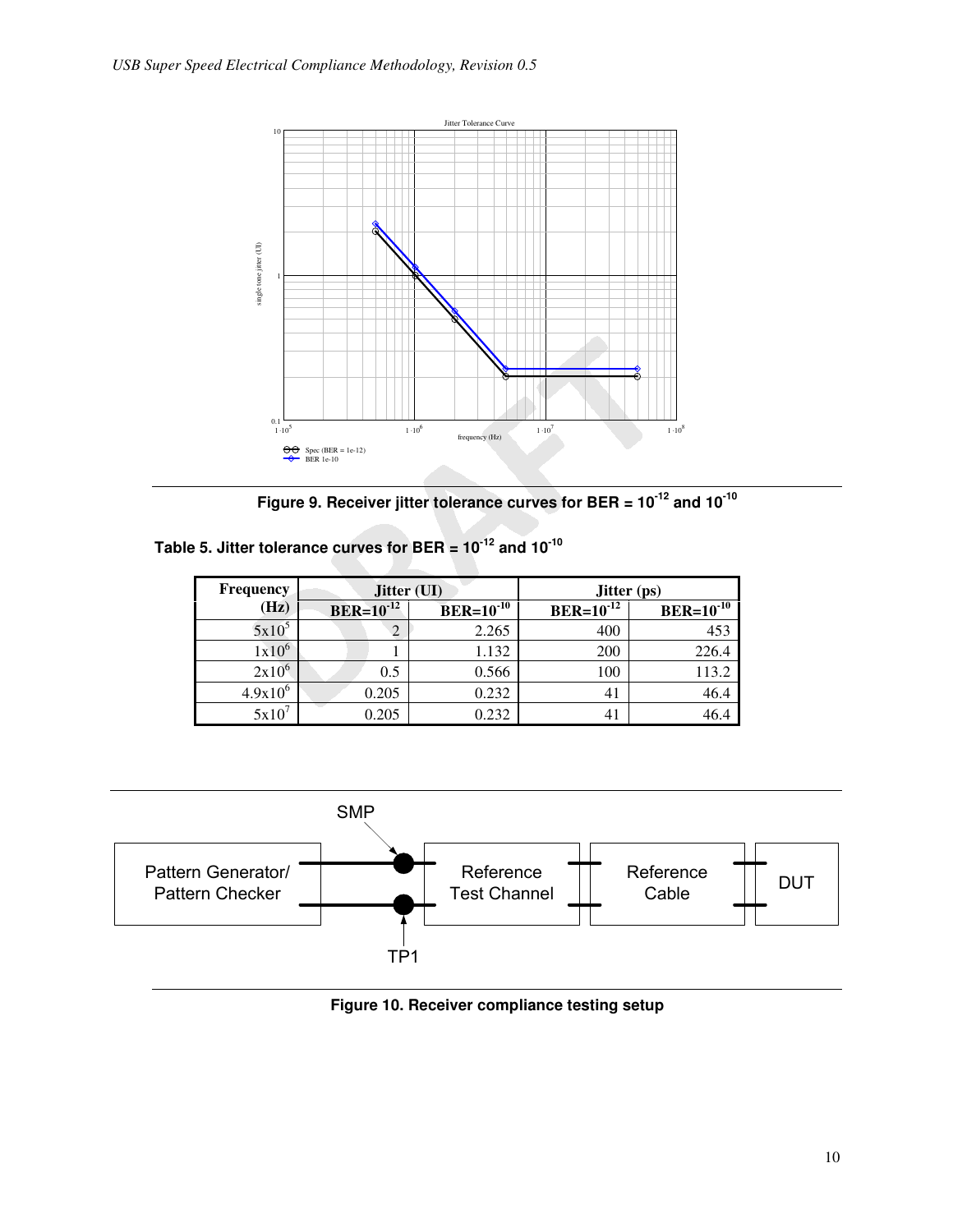| <b>Parameter</b>                          | <b>Value</b> | <b>Units</b> | <b>Notes</b> |
|-------------------------------------------|--------------|--------------|--------------|
| Tolerance corner                          | 4.9          | <b>MHz</b>   | 1,2,3,5      |
| Random Jitter                             | 0.0121       | UI rms       | 1,2,3,4      |
| Random Jitter peak- peak at $10^{-10}$    | 0.154        | $UI$ p-p     | 1,2,3,4      |
| Sinusoidal Jitter                         | 2.265        | $UI$ p-p     | 1,2,3,4      |
| Sinusoidal Jitter                         | 1.132        | $UI p-p$     | 1,2,3,4      |
| Sinusoidal Jitter                         | 0.566        | $UI$ p-p     | 1,2,3,4      |
| Sinusoidal Jitter                         | 0.232        | $UI$ p-p     | 1,2,3,4      |
| Sinusoidal Jitter                         | 0.232        | $UI p-p$     | 1,2,3,4      |
| Transition bit differential voltage swing | 0.75         | $V p-p$      | 1,2,3,5      |
| Non transition bit voltage (equalization) | $-3$         | dB           | 1,2,3,5      |
|                                           |              |              |              |

|  |  |  |  | Table 6. Input jitter requirements for Rx tolerance testing |
|--|--|--|--|-------------------------------------------------------------|
|--|--|--|--|-------------------------------------------------------------|

Notes:

- 1. All parameters are measured at TP1 Figure 10.
- 2. Due to time limitations at compliance testing, only a subset of frequencies can be tested. However, the Rx is required to tolerate Pj at all frequencies between the compliance test points.
- 3. During the Rx tolerance test, SSC is generated by test equipment and present at all times. Each  $J_{Pj}$ source is then added and tested to the specification limit one at a time.
- 4. Specified for a budgeted BER of  $10^{-10}$ .
- 5. All specified values in this table were extracted from tables 6-19 of the USB 3.0 Specification. In case of conflict, the values in the USB 3.0 Specification supersede those contained in this row.

### *4.4 Channel Characterization (Informative)*

In some situations it is desirable to characterize the behavior of interconnect in order to diagnose the cause of compliance issues. This can be done using a subset of the compliance patterns listed in Table 7 with the transmitter compliance configuration shown in Figure 6. By transmitting each pattern and measuring the minimum eye height, a plot of the approximate insertion loss can be constructed (Figure 11). Such a plot can then be compared against the expect response obtained via simulation.

| <b>Description</b> | <b>Pattern</b>  | <b>Frequency range</b> |
|--------------------|-----------------|------------------------|
| Nyquist rate       | CP <sub>1</sub> | $2.5$ GHz              |
| Half-Nyquist rate  | CP2             | $1.25$ GHz             |
| K <sub>28.7</sub>  | CP4             | 500 MHz                |
| <b>LFPS</b>        | CP <sub>5</sub> | $20 - 100$ MHz         |
|                    | CP <sub>8</sub> | $10 - 50$ MHz          |

|  | Table 7. Compliance pattern usage for characterizing channel insertion loss |  |  |
|--|-----------------------------------------------------------------------------|--|--|
|  |                                                                             |  |  |